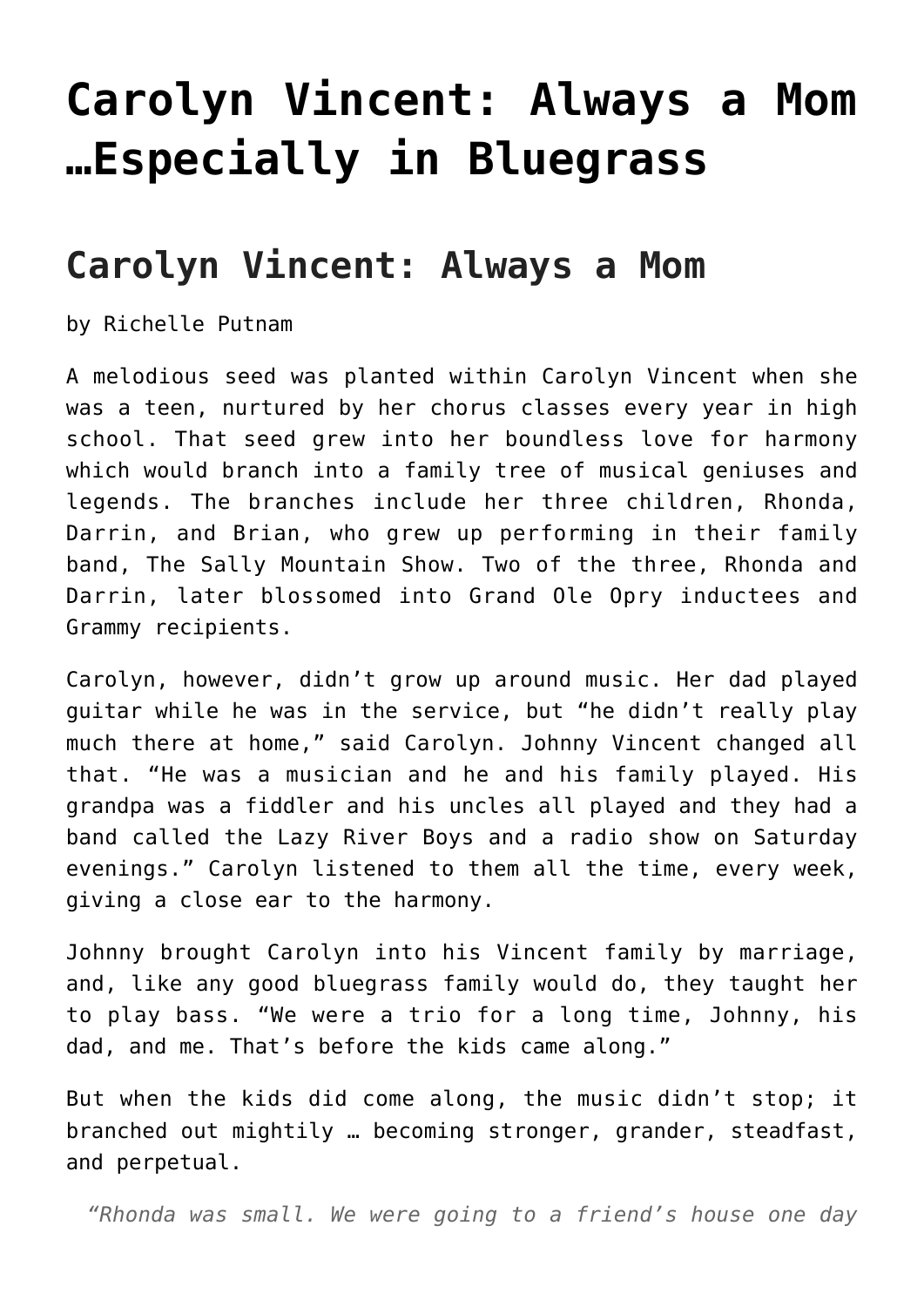*and she was sitting in the car seat and singing Happy Birthday. It wasn't anybody's birthday, we were just singing, and Rhonda sang harmony with us. It's just always been her thing. She could always sing."*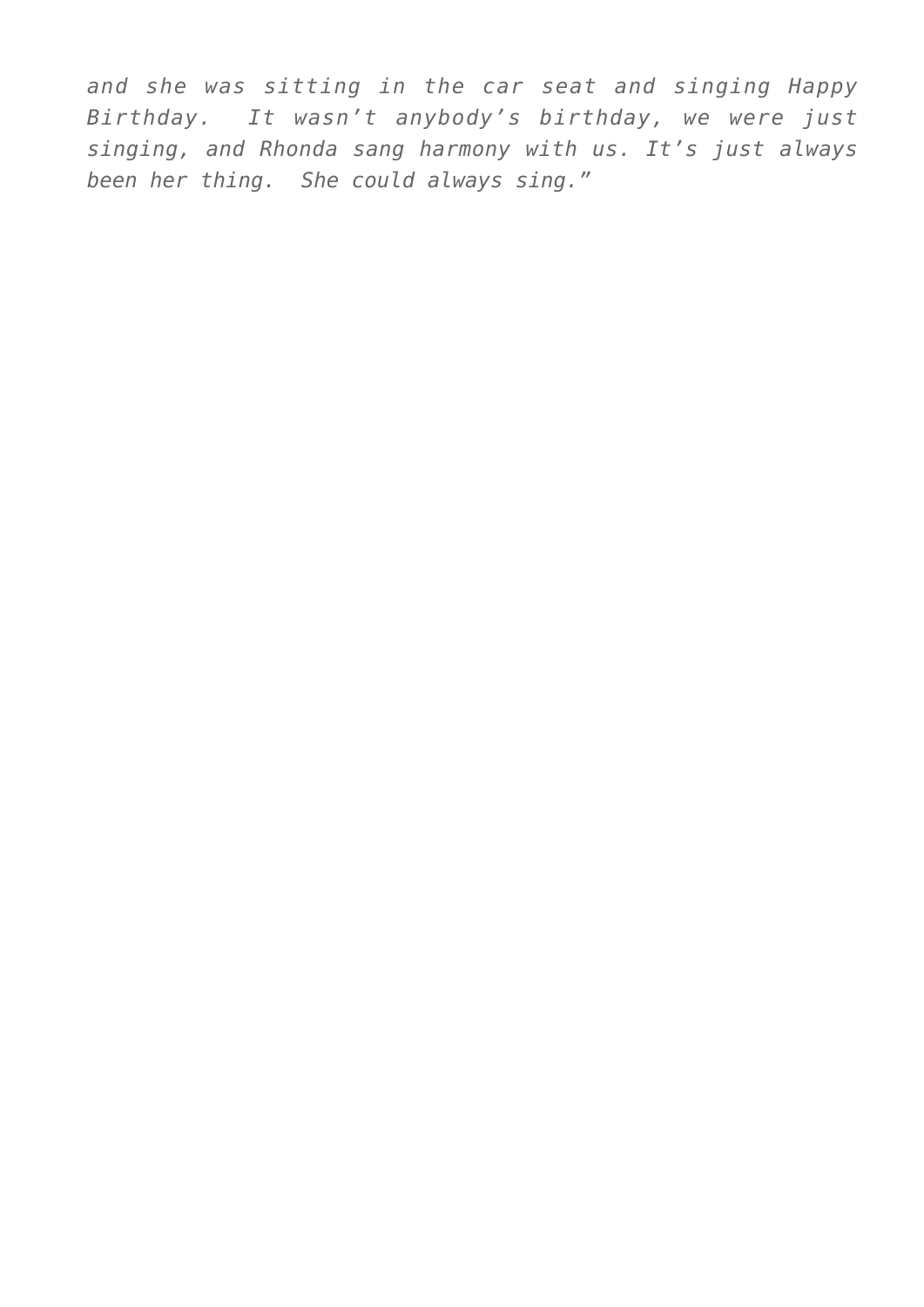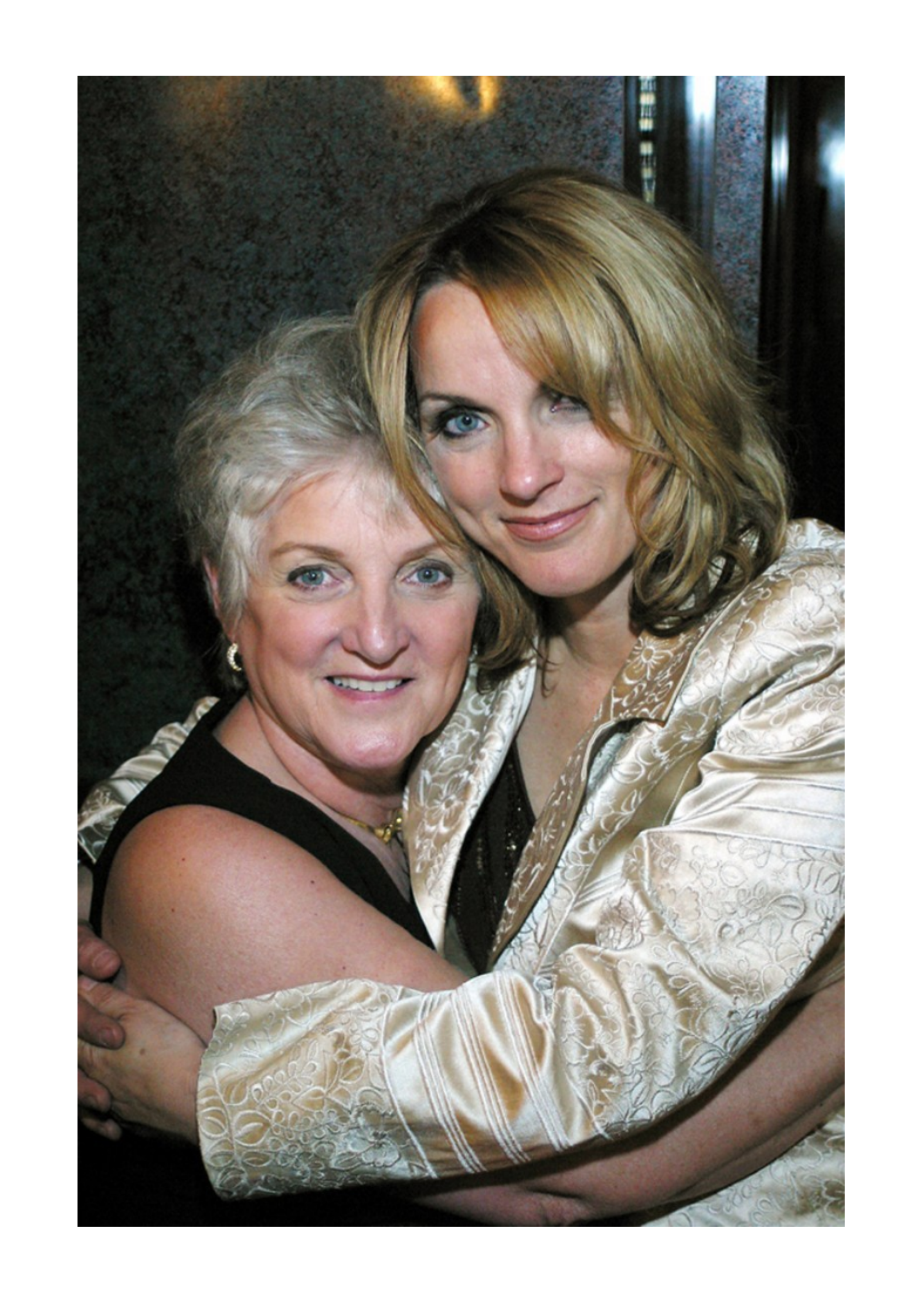The family band played around where they lived and, when Rhonda was little, they were regulars on the country show, Frontier Jamboree. The Vincents also had a morning show, The Sally Mountain Show, when Rhonda was around five years old. "Rhonda got to play on our show. She played drums and she'd sing. She was kind of a little showpiece," said Carolyn. Then, along comes little brother Darrin who "never had to practice and could sing like it was born in him. He could just pick up an instrument and play it," said Carolyn. The youngest, Brian, sang and played guitar and mandolin.

In those early days, Carolyn earned the name Double Clutching Mama. She first told the story on Family Reunion, "about how we got the bus off Jim and Jesse. I said I had hardly ever been in one, much less drive one. Jesse took me up the road about a quarter of a mile and had me drive it back." Carolyn mentioned having to "double-clutch" and the name stuck. "When we got Jim & Jesse's bus, I was the only one who could drive it. Darrin wasn't old enough to drive."

Bluegrass seemed to center and grow around the Vincent tree. In 1986, Johnny bought 63 acres in Queen City, Missouri, and hosted the first Sally Mountain bluegrass festival.

"We were all based around the area called Sally Mountain," said Carolyn. "A lady, Sally Mosley, lived up the hill, which was the highpoint in the area, and the river ran down below. She used to make homebrew and had dances and played the fiddle." According to Carolyn, Sally Mosley originated the song "Sally Goodin" and no one has ever disputed it. "Her name is on the books up at the courthouse where she owned that land," she added.

Johnny Vincent enjoyed many years of the homegrown festival before his passing on October 5, 2014. The festival would have celebrated its 35th year this year, but with the kids grown now and no longer close to home, Carolyn is selling Sally Mountain Park. She said it takes around 12 hours to mow the 12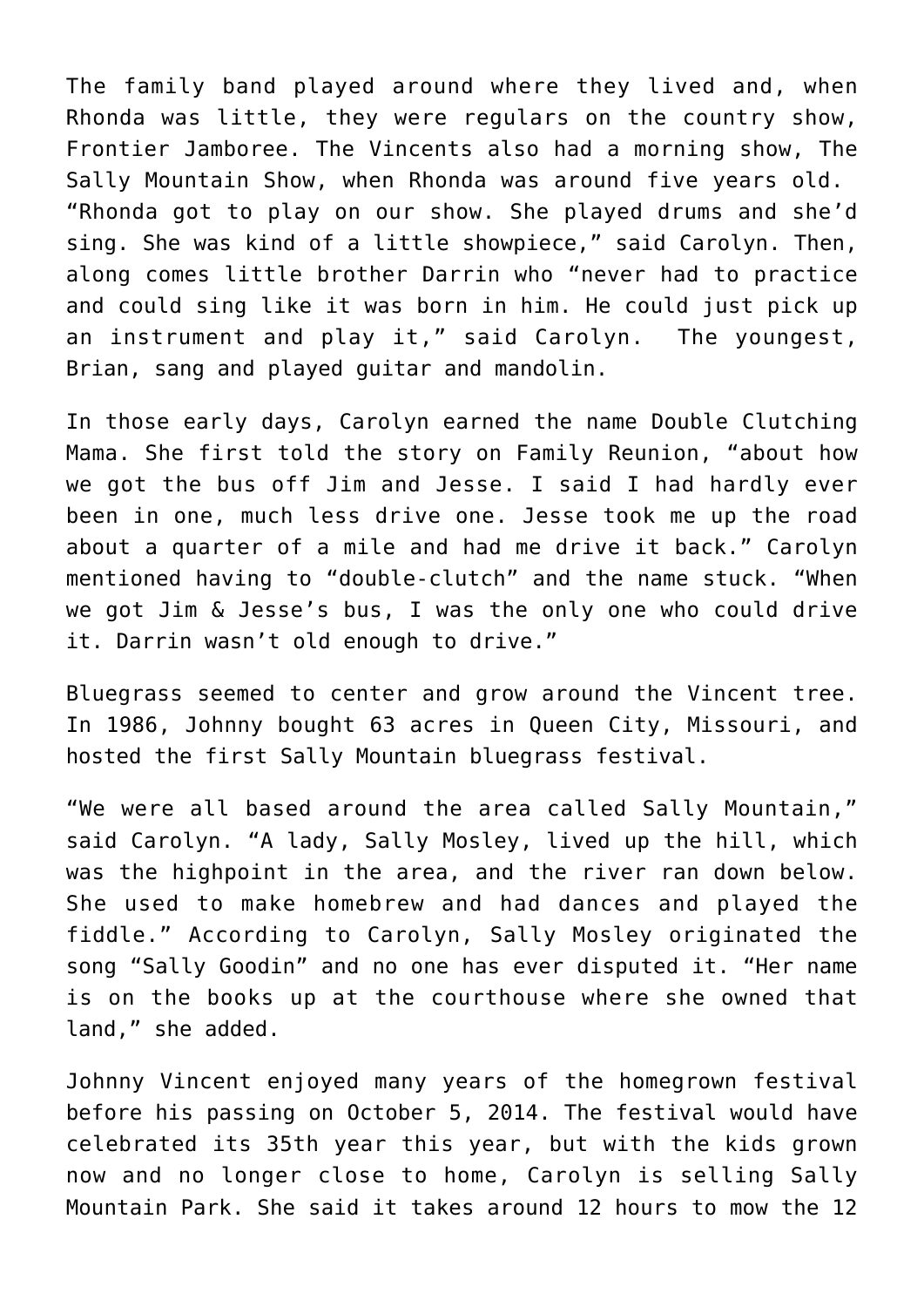or so acres. Even with help, it's too much work for Carolyn.

Still, the Vincent tree remains stalwart and hearty due to each member's devoted attention to the roots from which they sprouted.

"Rhonda always includes me and wants me to go on the cruises with her. I have been on, I think, 25 cruises. And Darrin had some of the cruises and I went with him. He's always included me, too. They've always been close to me."



The UPS guy also showed up at Carolyn's shop, telling her he had been texted, called, and everything else on the package he was delivering, and he wanted to be sure Carolyn got it.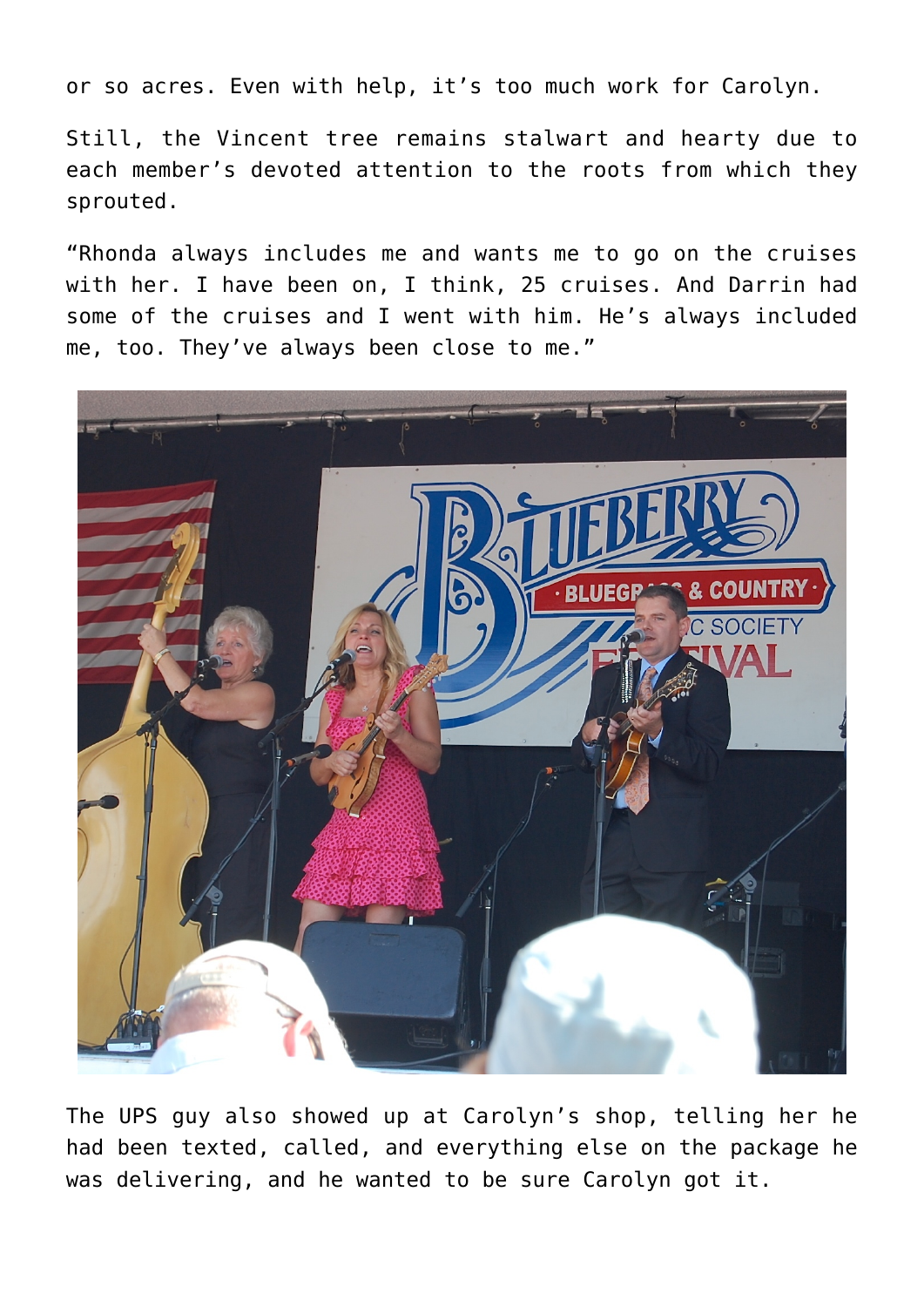*"The minister was here talking to my husband. I opened it up and said, 'Oh, this is a beautiful watch,' and I didn't pay much attention. I started putting it back in the paper."*

Rhonda had mailed the package from Nashville. At the UPS office, in order to insure the package, she had to reveal the contents. That worried her because it wasn't just any watch. It was a Rolex!

"It's quite the thing. I never thought I'd ever have one," said Carolyn.

Today, Carolyn plans to keep following the kids and to travel. Last year was South Dakota, North Dakota, and other places, and this year it's Yellowstone National Park. And of course, she'll go to the festivals where her kids are performing. Once a mom …always a mom …especially in bluegrass.

https://youtu.be/jApOQ9dKjCI

## **A FEW MORE THINGS ABOUT CAROLYN:**

**OTHER NICKNAME:** Pie Lady. "At the festival, I always made a bunch of the pies. You can't buy a gooseberry pie anywhere. So, I made about 30 gooseberry pies and that was my biggest seller." A gooseberry is a small round green tart berry. Once picked, Carolyn explained, you must steam them. She also made raisin pies and pecan pies, which amounted to over 100 pies for the festival. "We'd start in January or February making the pies and then freezing them. Rhonda didn't touch a raisin or a gooseberry. "She was more the cherry pie type."

**FAVORITE SONG TO PERFORM WITH KIDS:** Probably "Slippers with Wings" is my most favorite song to do with Rhonda and Darrin. The song came from the Lewis Family. I got it from them a long time ago. But that's been my most requested song, as well as P-I-G (kind of like the D-I-V-O-R-C-E song).